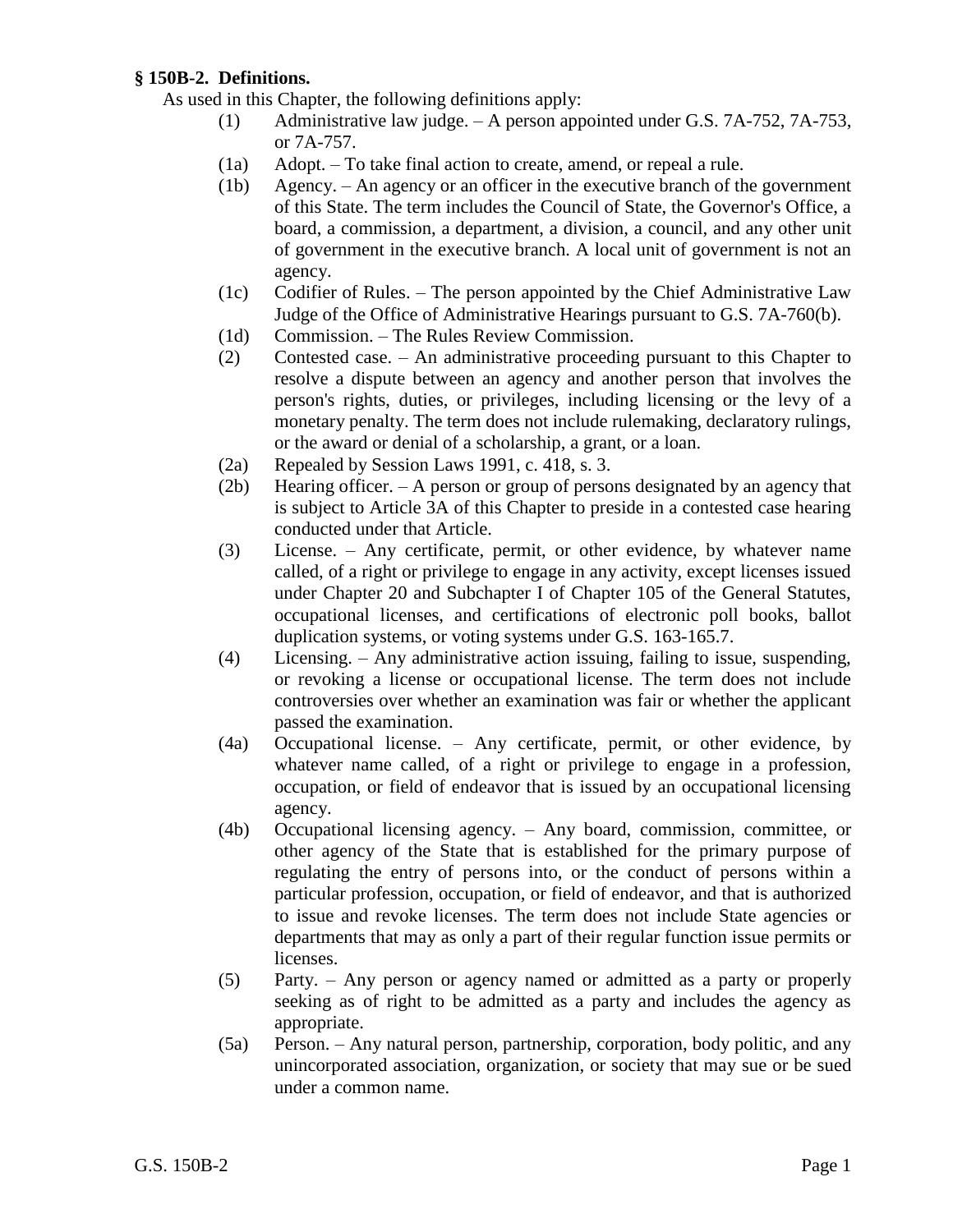- (6) Person aggrieved. Any person or group of persons of common interest directly or indirectly affected substantially in his, her, or its person, property, or employment by an administrative decision.
- (7) Recodified as subdivision (5a) of this section by Session Laws 2021-88, s. 16(a), effective July 22, 2021.
- (7a) Policy. Any nonbinding interpretive statement within the delegated authority of an agency that merely defines, interprets, or explains the meaning of a statute or rule. The term includes any document issued by an agency that is intended and used purely to assist a person to comply with the law, such as a guidance document.
- (8) Residence. Domicile or principal place of business.
- (8a) Rule. Any agency regulation, standard, or statement of general applicability that implements or interprets an enactment of the General Assembly or Congress or a regulation adopted by a federal agency or that describes the procedure or practice requirements of an agency. The term includes the establishment of a fee and the amendment or repeal of a prior rule. The term does not include the following:
	- a. Statements concerning only the internal management of an agency or group of agencies within the same principal office or department enumerated in G.S. 143A-11 or 143B-6, including policies and procedures manuals, if the statement does not directly or substantially affect the procedural or substantive rights or duties of a person not employed by the agency or group of agencies.
	- b. Budgets and budget policies and procedures issued by the Director of the Budget, by the head of a department, as defined by G.S. 143A-2 or G.S. 143B-3, or by an occupational licensing board, as defined by G.S. 93B-1.
	- c. Nonbinding interpretative statements within the delegated authority of an agency that merely define, interpret, or explain the meaning of a statute or rule.
	- d. A form, the contents or substantive requirements of which are prescribed by rule or statute.
	- e. Statements of agency policy made in the context of another proceeding, including:
		- 1. Declaratory rulings under G.S. 150B-4.
		- 2. Orders establishing or fixing rates or tariffs.
	- f. Requirements, communicated to the public by the use of signs or symbols, concerning the use of public roads, bridges, ferries, buildings, or facilities.
	- g. Statements that set forth criteria or guidelines to be used by the staff of an agency in performing audits, investigations, or inspections; in settling financial disputes or negotiating financial arrangements; or in the defense, prosecution, or settlement of cases.
	- h. Scientific, architectural, or engineering standards, forms, or procedures, including design criteria and construction standards used to construct or maintain highways, bridges, or ferries.
	- i. Job classification standards, job qualifications, and salaries established for positions under the jurisdiction of the State Human Resources Commission.